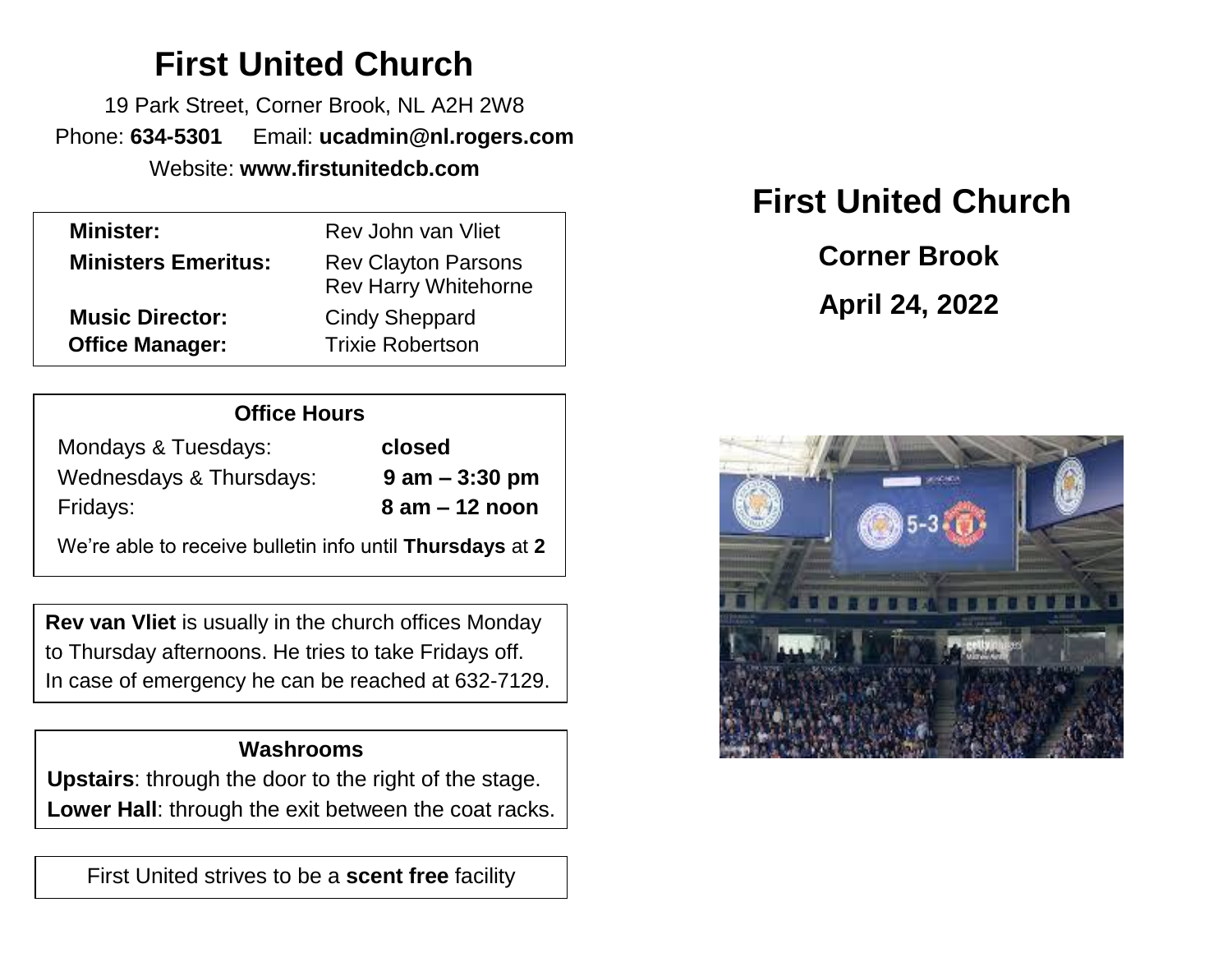### **First United Church April 24, 2022**

Prelude

Welcome and Announcements

Silent Prayer

Call to Worship: (adapted from Psalm 118)

- L: The LORD is my strength and protection and he is my saving help!
- **P: I thank you because you answered me.**
- L: The stone rejected by the builders is now the main foundation stone!
- **P: This has happened because of the LORD; it is astounding in our sight!**
- L: This is the day the LORD acted; we will rejoice and celebrate in it!

Hymn: *Hail the Day That Sees Him Rise* VU 189

Prayer of Thanksgiving for God's Presence

Reading: John 20: 19-31

- Message: A whole different ballgame
- Hymn: *You Tell Me That the Lord Is Risen* VU 185
- Offertory: We Give You But Your Own **VU 542**
- Offertory Prayer/Community Prayer/Lord's Prayer

Hymn: *Welcome, Happy Morning* VU 161

Blessing

Postlude

#### **Announcements**

**Thank you** to Edwin Bezzina, Charles Cameron, Jeff Follett, Len Moores, Daniel Moores, Bruce Penney, Calvin Pretty and John van Vliet who cleared snow around the church entrances all winter. And special thanks to Alan Kirby who shovelled and also coordinated it all.

**Thank you** to Donna Hollett, Nancy Luscombe, Marina Martin and Judy Spracklin who set up the past few Communions. (It was great to see more people back at Easter!)

#### **Memorials**

| <b>Bulletin:</b> In loving memory of my Mom, Lillian     |
|----------------------------------------------------------|
| Noftall, by Daughter & Family, Ruth Andrews              |
| <b>Local:</b> In loving memory of Fred Hawkins, from the |
| Men's Club                                               |
| <b>Local:</b> In loving memory of Tom & Bessie Tipple,   |
| from Eileen Tipple                                       |
| Local: In loving memory of Brother & Uncle, Derek        |
| Follett by Jeff, Emeline, Jason, Matthew &               |
| <b>Families</b>                                          |
|                                                          |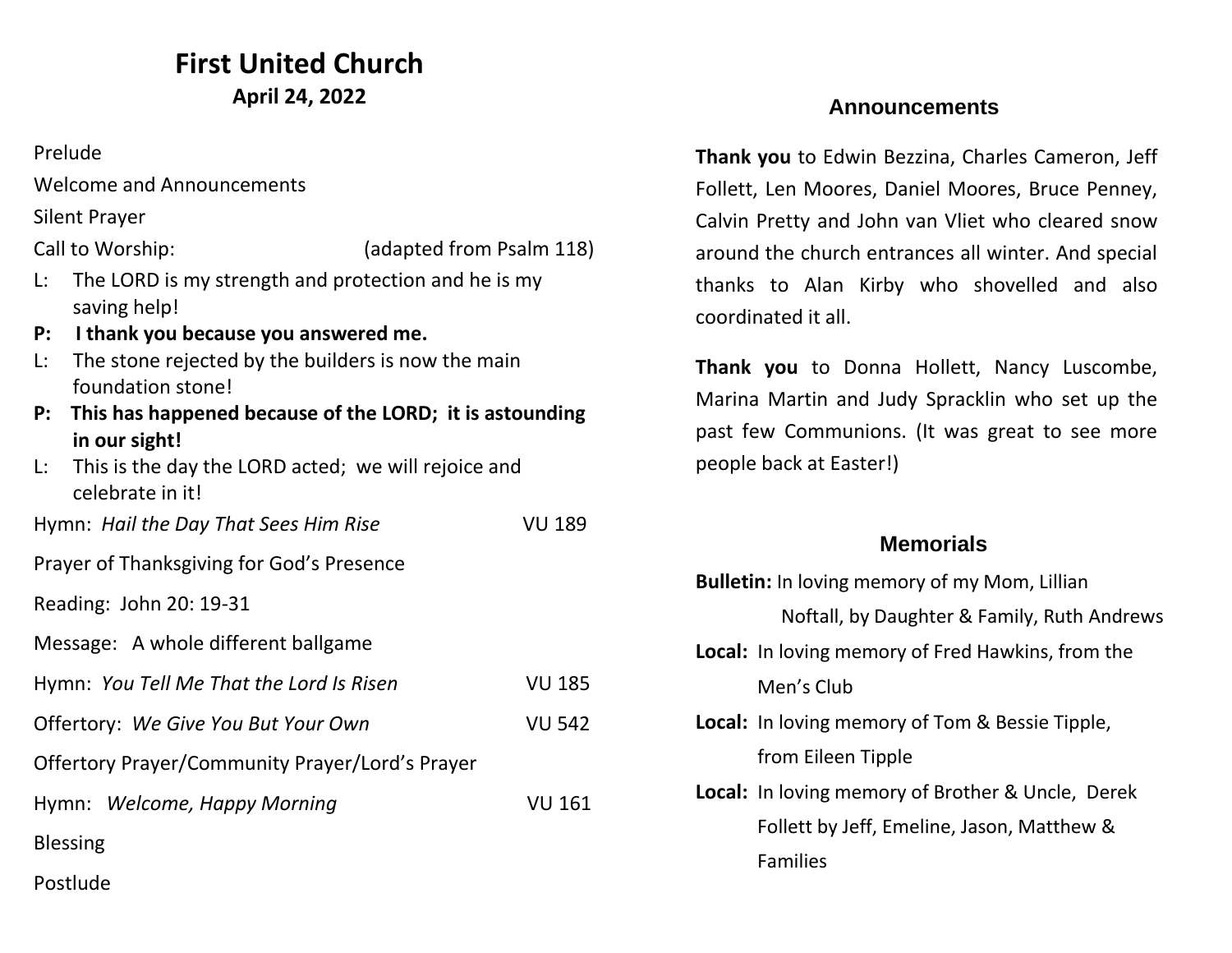We give you but your own, whatev'er the gift may be; all that we have is yours alone, we give it gratefully.

#### **Welcome, Happy Morning VU 161 v 1-3**

1. Welcome, happy morning! Age to age shall say; hell today is vanquished, heaven is won today: come then, true and faithful, now fulfil your words; this is your third morning: rise, O buried Lord!

#### **Welcome, happy morning! age to age shall say; hell today is vanquished, heaven is won today!**

- 2. Earth with joyful welcome clothes itself for spring; greets with life reviving our returning king: flowers in every pasture, leaves on every bough, speak of sorrows ended; Jesus triumphs now! **R**
- 3. Author and sustainer, source of life and breath; you for our salvation trod the path of death: Jesus Christ is living, God for evermore! Now let all creation hail him and adore. **R**

**Ukraine:** The crisis in Ukraine continues, as more are killed and displaced by Vladimir Putin's unprovoked attack on a neighbouring state. While our response is neither political nor military, we can provide tangible help. First United alone has already raised \$660.00. This might not seem like much in the face of the vast catastrophe facing the Ukrainian people, but the United Church is part of a humanitarian consortium called the ACT Alliance. By pooling millions of donations we can actually be part of a difference-making effort. If you want to help please be sure to identify your cheques or PAR byline to **United Church Emergency Response – Ukraine.**